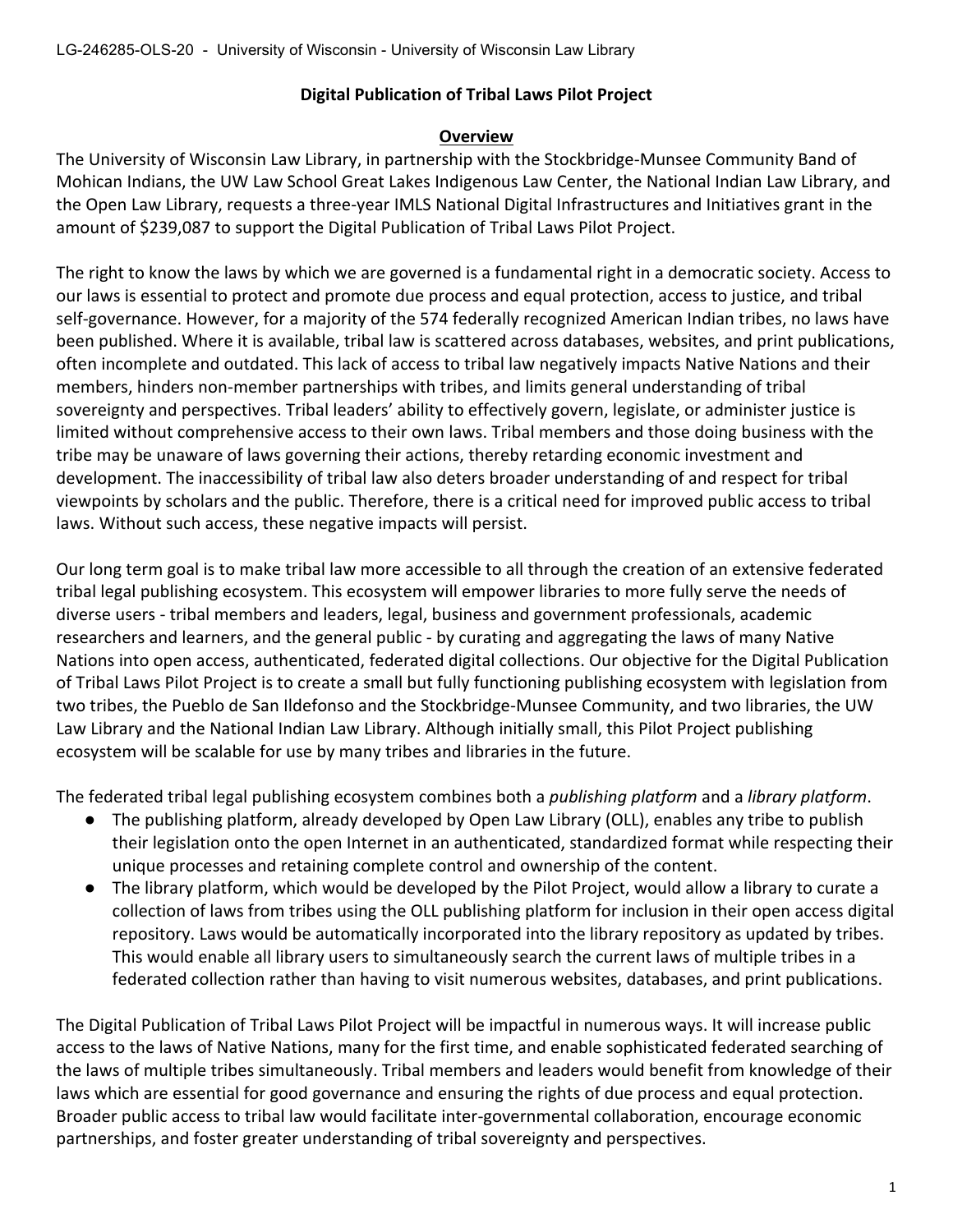## **Statement of National Need**

Libraries are keenly aware of the importance of access to legal information but few can justify the high fees for public access to commercial legal databases. Instead they must refer library users to free websites that may be unofficial, incomplete, duplicative or even contradictory, and outdated. While barriers for access to federal, state, and local laws are substantial, barriers for access to tribal laws are even greater. For most of the 574 federally recognized Indian tribes, no laws have been published. Where it is available, tribal law is scattered across websites, databases, and print titles often only accessible to legal professionals and large law libraries.

## **Need for Improved Access to Tribal Law**

The national need for public access to tribal law is great, especially through a platform that would enable all users to search across the current, authenticated laws of multiple tribes simultaneously.

## *Risk of Denial of Due Process, Equal Protection, and Access to Justice*

The right to know the laws by which we are governed is a fundamental right in a democratic society. Access to our laws is essential to safeguard our rights of due process and equal protection and to provide access to justice. For due process and access to justice, individuals have notice of the law - what the law requires of them and what remedies are afforded to them. Similarly, the right of equal protection of the laws requires not just equal protection *from* the law but first equal access to the law. Without free and reliable access to a tribe's law, the due process and equal protection rights of and access to justice for its members are at risk.

## *Reduced Capacity for Self-Governance*

Access to the law also promotes the self-governance of the tribe. In order to ensure that a government is acting consistently with the people's will, the people must be informed of the actions of their government. For a democracy to work, such information must be freely shared; otherwise ultimate decision-making by the people becomes impossible. Lack of access to the law reduces the ability of tribal members to evaluate laws and communicate their concerns to tribal leaders.

## *Challenges for the Creation, Administration, and Practice of Law*

The unavailability of tribal law creates challenges for the creation, administration, and practice of law. Tribal leaders' ability to effectively govern, legislate, or administer justice is limited without comprehensive access to their own laws. Nor can attorneys effectively advise or represent their clients without knowledge of the law.

### *Disincentives for Economic Development*

The inability to access a tribe's law creates a disincentive for non-members to do business with the tribe. The U.S. Supreme Court has established that tribal law may regulate the activities of non-members who enter business relationships with the tribe or its members.<sup>1</sup> However, business partners may be justifiably wary of subjecting themselves to unknown tribal laws.

### *Limitations on Tribal Jurisdiction and Sovereignty*

As sovereign nations, tribes have jurisdiction over tribal lands and tribal members. However, federal and state governments may also exercise authority creating jurisdictional uncertainty. When this occurs, federal and state courts may wish to consult and potentially defer to tribal law, but cannot if tribal law is unavailable. Native Nations that don't make their law publicly available are also barred from participation in two federal programs that would otherwise grant them increased jurisdiction over crimes occurring in Indian country.<sup>2</sup>

<sup>&</sup>lt;sup>1</sup> Montana v. United States, 450 U.S. 544, 565 (1981).<br><sup>2</sup> Tribal Law and Order Act of 2010, Pub. L. No. 111-211, sec. 234(c)(4), 124 Stat. 2261, 2280 and Violence Against Women Reauthorization Act of 2013, Pub. L. No 113-4, sec. 204(d), 127 Stat. 54, 122.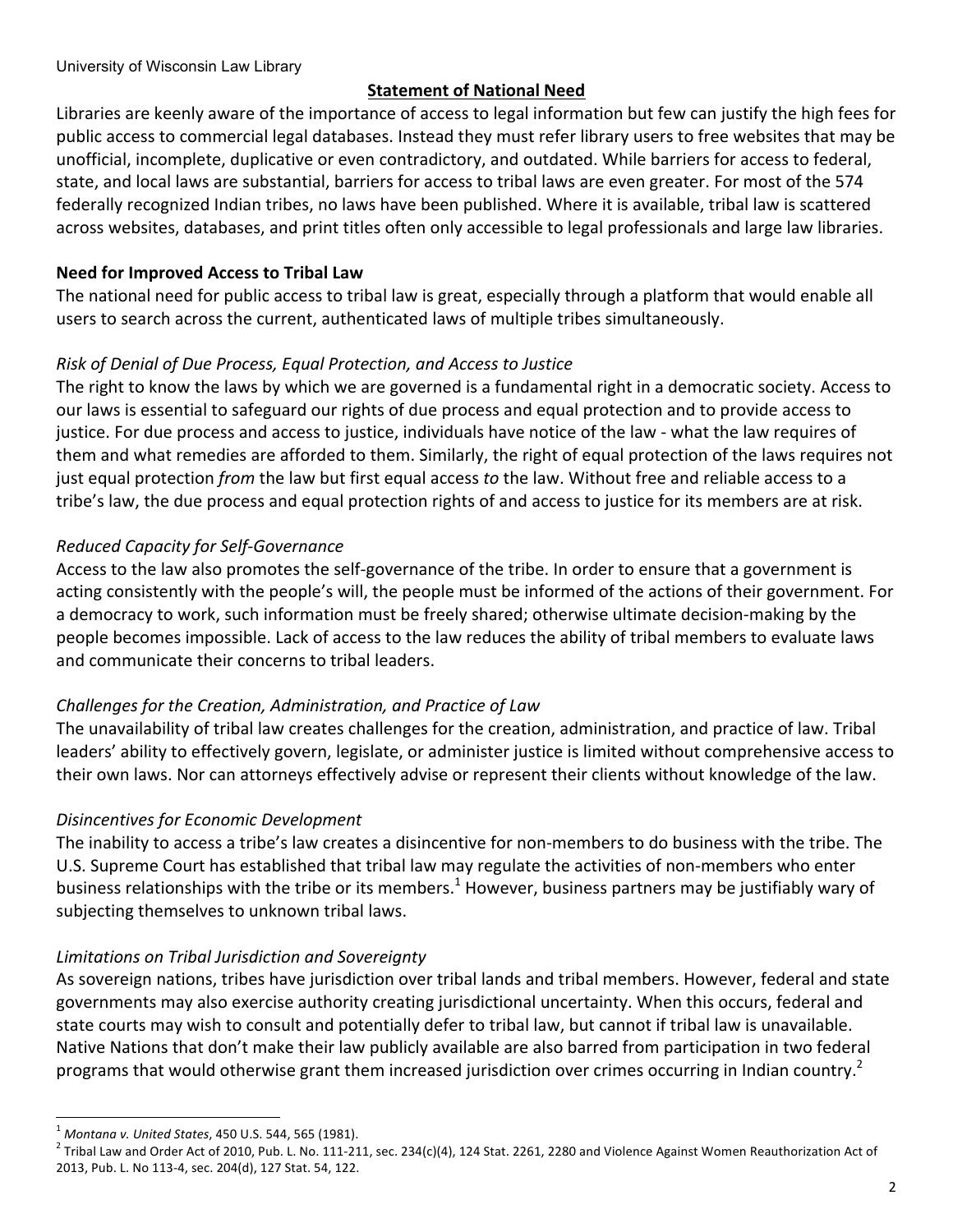# *Missed Opportunities for Inter-Tribal, State, and Federal Governmental Idea Sharing*

Access to a federated collection of tribal law could facilitate idea sharing, both between tribes and between tribal and federal or state governments. Tribal leaders and judges could search across the law of numerous tribes to see how others have addressed thorny legal issues. Such idea sharing may not only save limited time and resources, but also help Native Nations better articulate customary law and tradition. State and federal governments could also learn much from innovative tribal strategies such as traditional dispute resolution, restorative justice, natural resource management and protection, and more. However even when tribal law is available, it's unlikely that tribal, state, and federal government leaders would track down and search individual tribal codes scattered across various databases, websites and print publications. Without a platform to search across the law of multiple tribes simultaneously, valuable idea sharing opportunities may be missed.

# *Misunderstanding and Lack of Representation of Tribal Viewpoints*

A lack of knowledge about tribal law can perpetuate misunderstandings and negative stereotypes about Native Americans. Without access to tribal law and perspectives, media coverage about native issues may be uninformed and one-sided. There is public "misperception that [tribes] have 'no written laws' or that it's a 'lawless place'" observed Korey Wahwassuck, associate judge of the Leech Lake Band of Ojibwe Tribal Court. This, she believes, could be corrected through increased transparency and communication.<sup>3</sup> The inability to access tribal law also discourages consideration of diverse tribal perspectives in academic research resulting in a missed opportunity for better understanding of and representation of tribal legal and policy decisions. Even where tribal law is available, the current scattered availability discourages wide discovery and deep research across the law of numerous tribes.

# **Barriers to the Publication of Tribal Law**

Many tribes are interested in making their laws available but are held back for two main reasons: lack of funding and lack of a satisfactory publishing platform.

# *Lack of Funding to Publish*

One of the biggest reasons that more Native Nations do not publish their laws is lack of funding to do so. When asked what one of the biggest obstacles facing tribal courts was, "Money," Judge Wahwassuck replied, "I think that's a huge problem."<sup>4</sup> Congress has also recognized that "tribal justice systems are inadequately funded, and the lack of adequate funding impairs their operation."<sup>5</sup> The distribution of laws requires funds for both creation and maintenance of the publication medium as well as the personnel to compile, organize, review, and post the content, not to mention to build the more sophisticated tools required for authentication, preservation, and enhanced discovery. Without such funding, most tribes will find it difficult to make their laws available, even if they have the desire to do so.

# *Lack of Satisfactory Publishing Platforms*

Although many commercial vendors would like to include tribal law in their databases or print publications, few tribes have entered into such agreements. The two largest legal databases, LexisNexis and Westlaw, only include a combined total of thirty tribal legislative codes. Because tribes are fiercely protective of their sovereignty and their laws, most are reluctant to work with commercial publishers who misunderstand tribal processes and who would claim copyright interest in their laws and restrict access to all but paid subscribers.

In order to maintain control over their laws, some tribes self-publish either in print or electronically. Print publication is problematic because it requires significant compilation time, printing and distribution costs to

<sup>&</sup>lt;sup>3</sup> Interview, Korey Wahwassuck, Associate Judge, Leech Lake Band of Ojibwe Tribal Court, 2 Journal of Court Innovation 405, 407 (2009).<br><sup>4</sup> Ibid, 408.

 $^5$  Indian Tribal Justice Act, Pub. L. No. 103-176, § 2, 107 Stat. 2004, 2004 (1993).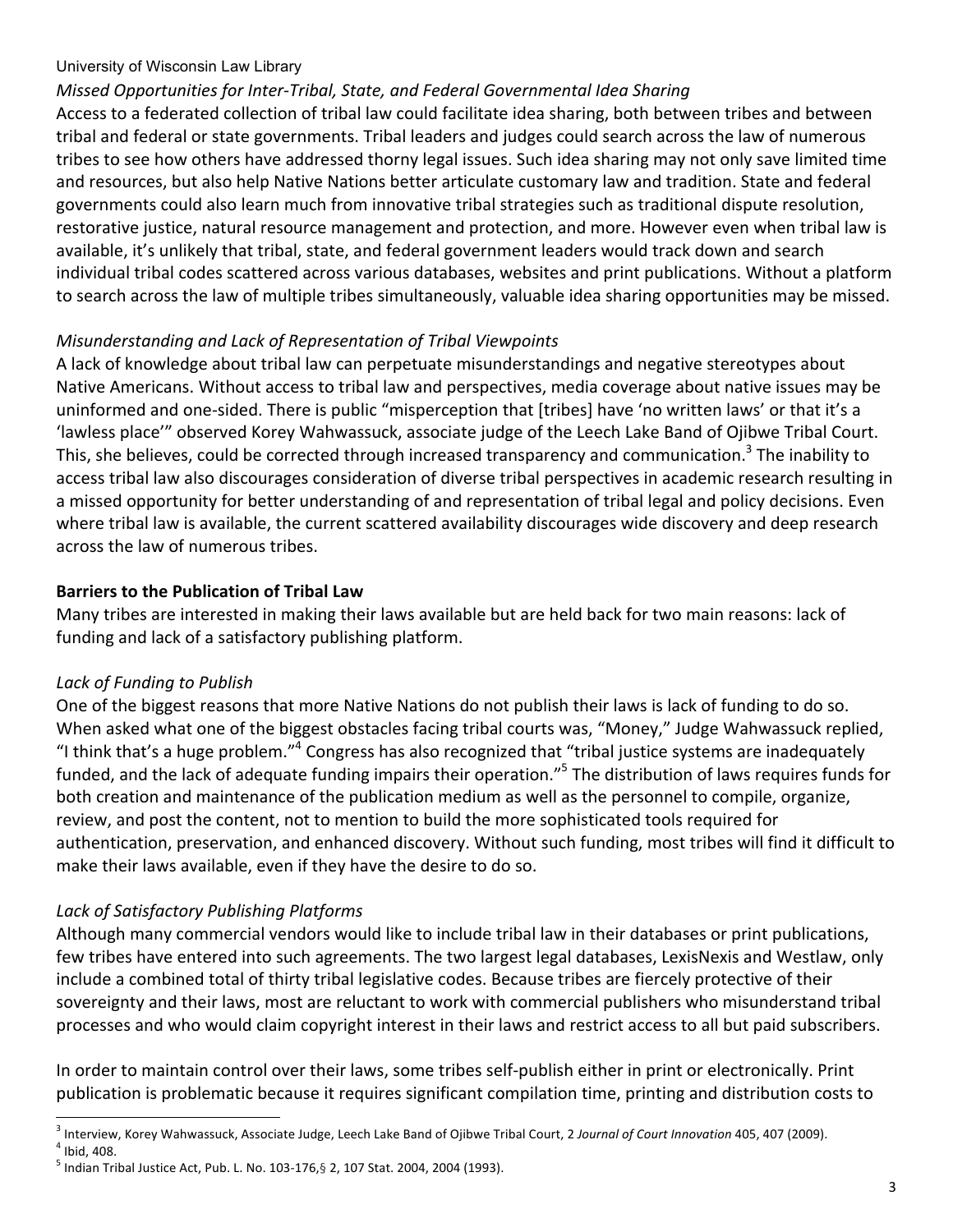keep current. More commonly, those who self-publish - 139 Native Nations which is less than 25% of all federally recognized tribes - do so via the tribe's website. However this, too, has disadvantages including the cost of compiling and updating content. Authentication is another concern, especially for legal content. As information travels through the Internet, it is susceptible to virtually undetectable alterations. Unless content is cryptographically authenticated, as recommended by the Uniform Electronic Legal Material Act (UELMA), the authenticity of law published on a tribe's website is uncertain.<sup>6</sup>

Another disadvantage of publishing laws on a tribe's website is the difficulty in preserving a complete record of laws. As laws are updated on the web, the retention of superseded laws is at risk as older content is overwritten with the new. Few tribes have addressed this critical need, and fewer still have a UELMA compliant infrastructure in place to monitor older data and keep storage methods up-to-date.

The publication of laws on individual tribal websites also poses disadvantages for discovery. Researchers who rarely venture farther than their favorite legal database may not realize that a tribe's laws are accessible on its website. The National Indian Law Library's Tribal Law Gateway<sup>7</sup> contains the most complete collection of tribal legislation - about 60 tribal codes - but like individual tribal websites, it is hindered by similar concerns of upkeep costs, currentness, authentication, preservation, and discovery. Although it does include a basic cross tribal search, it cannot support sophisticated section-level searching across the laws of multiple tribes.

# **Addressing These Needs**

The Digital Publication of Tribal Laws Pilot Project will make tribal law more accessible for all users through the creation of a small but fully functioning federated tribal legal publishing ecosystem. The ecosystem combines Open Law Library's (OLL) *publishing platform* which addresses issues that plague other publishing methods tribal control, currentness, authentication and preservation - with a newly created *library platform* that combines the law of many tribes via an open access, federated search portal for enhanced discovery. This will empower libraries to more fully serve the needs of diverse users - tribal members and leaders, legal, business, and government professionals, academic researchers and learners, and the public.

Although this Pilot Project is focused on the creation of the *library platform*, it includes support for additional content development using the *publishing platform*. As noted, OLL has already developed the *publication platform* but only one tribe, the Pueblo de San Ildefonso, is now using it to publish their laws. This Pilot Project will enable a second tribe, the Stockbridge-Munsee Community, to add their laws to the platform in order to assemble a sufficient amount of content to develop and test the federated *library platform*. At the end of this Pilot Project, we hope that additional tribes will publish their laws with the *publishing platform* enabling libraries to add this additional content via the *library platform* to create more robust federated collections.

# **Project Design**

The Digital Publication of Tribal Laws Pilot Project is a proof of concept that will create a small but fully functioning and useful implementation of the federated tribal legal publishing ecosystem with two tribes using the *publishing platform* to publish their laws and two libraries using the *library platform* to automatically incorporate those laws as they are published into their existing collections. Every night, updates from the tribes' servers will be automatically downloaded, authenticated, and incorporated into the libraries' digital collections. Patrons will be able to use either library's collection and interface just as they always have, but with the tribal laws seamlessly integrated and always up-to-date. An open source software development kit (SDK) will be released allowing libraries to effortlessly implement the *library platform*.

<sup>&</sup>lt;sup>6</sup> Uniform Electronic Legal Material Act, October 4, 2011 available at https://go.wisc.edu/49f8vy.<br><sup>7</sup> Tribal Law Gateway available at https://narf.org/nill/triballaw/index.html. NILL is a project of the Native American R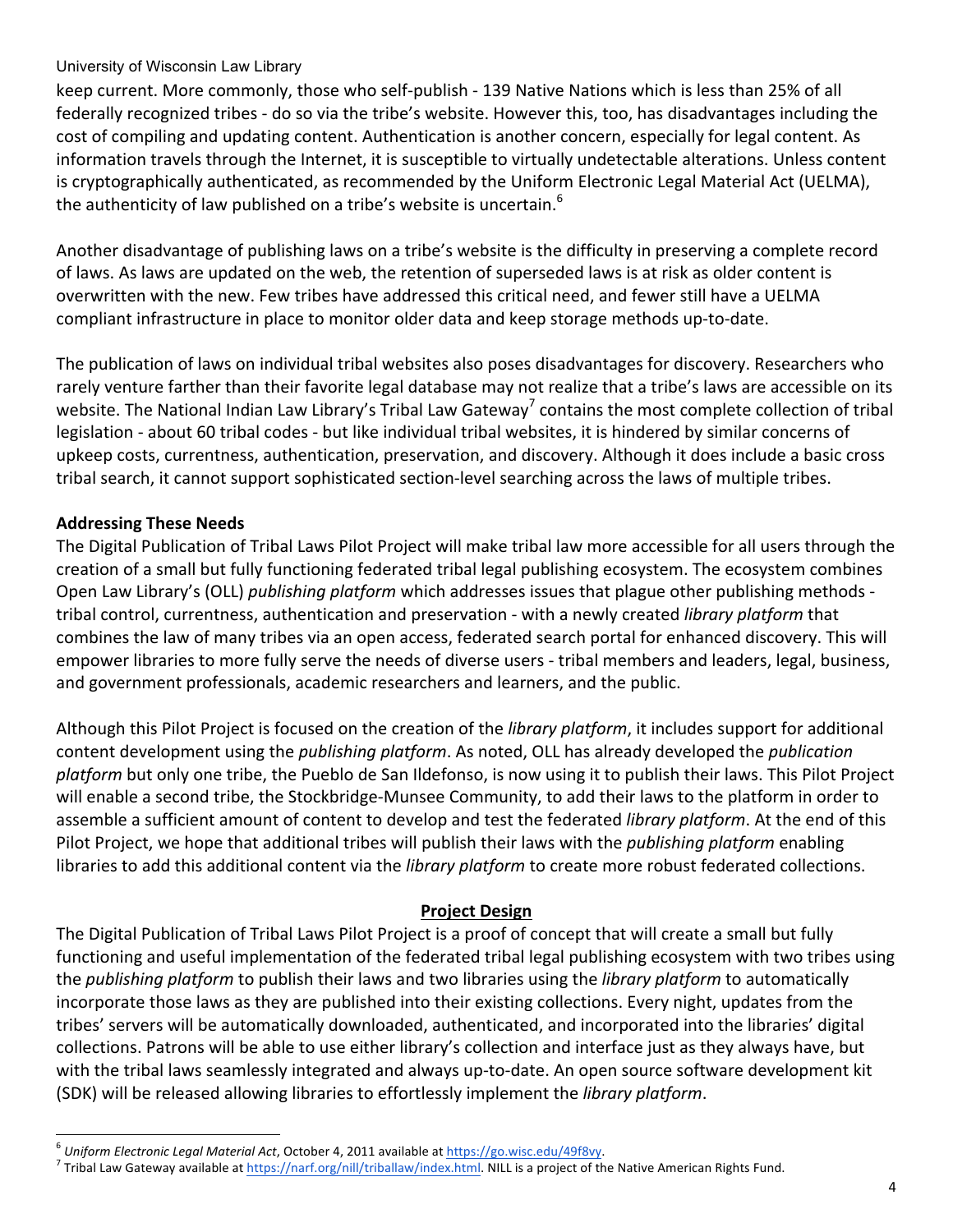This proof of concept will establish that the federated legal publishing ecosystem can scale beyond just two tribes and two libraries. Because the tribal laws will be published in a standardized format on the *publishing platform*, their incorporation into the *library platform* will apply to any other collection of laws in the same format. The *library platform* is being developed for two libraries, the University of Wisconsin Law Library (UWLL) and the National Indian Law Library (NILL), with varying expertise, technological infrastructure, and resources. It will be designed to be generally applicable and integrate into a wide range of libraries with different systems to minimize the amount of work each library must perform.

# **Project Deliverables**

- Publish the laws of the Stockbridge-Munsee Community using the *publishing platform*
- Develop and test the *library platform* with feedback from librarians
- Launch *library platform* for UWLL and NILL with laws from the two tribes
- Distribute *library platform* software development kit
- Conduct outreach to onboard more tribes and libraries

# **Expertise of Partners:**

*University of Wisconsin Law Library:* The UW Law Library is a large academic law library that supports the research and learning needs of UW Madison students, faculty and staff, the broader legal community, and the citizens of the State of Wisconsin and beyond. UWLL hosts the UW Law School Digital Repository, which provides free online access to scholarship, legal sources, and unique research and historical collections.

**National Indian Law Library:** The National Indian Law Library, a project of the Native American Rights Fund, is a law library devoted to federal Indian and tribal law. NILL maintains a unique and valuable collection of Indian law resources and assists people with their Indian law-related research needs. Its Tribal Law Gateway contains the most complete collection of tribal codes and constitutions.

Great Lakes Indigenous Law Center: The Great Lakes Indigenous Law Center provides practical legal skills to students interested in Federal Indian Law and is a legal resource for Native Nations. GLILC Director, Professor Richard Monette has drafted or consulted on more tribal constitutions than any other person or organization.

**Open Law Library:** Open Law Library's mission is to make all official laws freely and openly accessible to governments and their citizens. OLL supports governments in streamlining their drafting and publishing processes. OLL has experience meeting the drafting, codifying, and publishing needs of jurisdictions with varying levels of size, expertise, funding, and technological infrastructure, such as Washington DC, the City of San Mateo, and the Pueblo de San Ildefonso.

**Stockbridge-Munsee Community Band of Mohican Indians:** The Stockbridge-Munsee Community, known as "the people of the waters that are never still," is one of eleven federally recognized Indians tribes in Wisconsin. In 1995, recognizing the need to have an internal mechanism for dispute resolution and enforcement of tribal laws, the community developed a tribal justice system through its elected council. Starting slowly, with only a few tribal codes developed, this mechanism has become the backbone for tribal self-governance and is an exercise of its sovereign rights.

# **Project Framework and Principles**

Audience: The project's primary audience will be the two Native Nations - the Pueblo de San Ildefonso and the Stockbridge-Munsee Community Band - and the two law libraries - UWLL and NILL. The secondary audience includes all tribes, as well as other legal jurisdictions who wish to publish their laws openly, and all libraries who wish to aggregate and curate those laws on behalf of their users.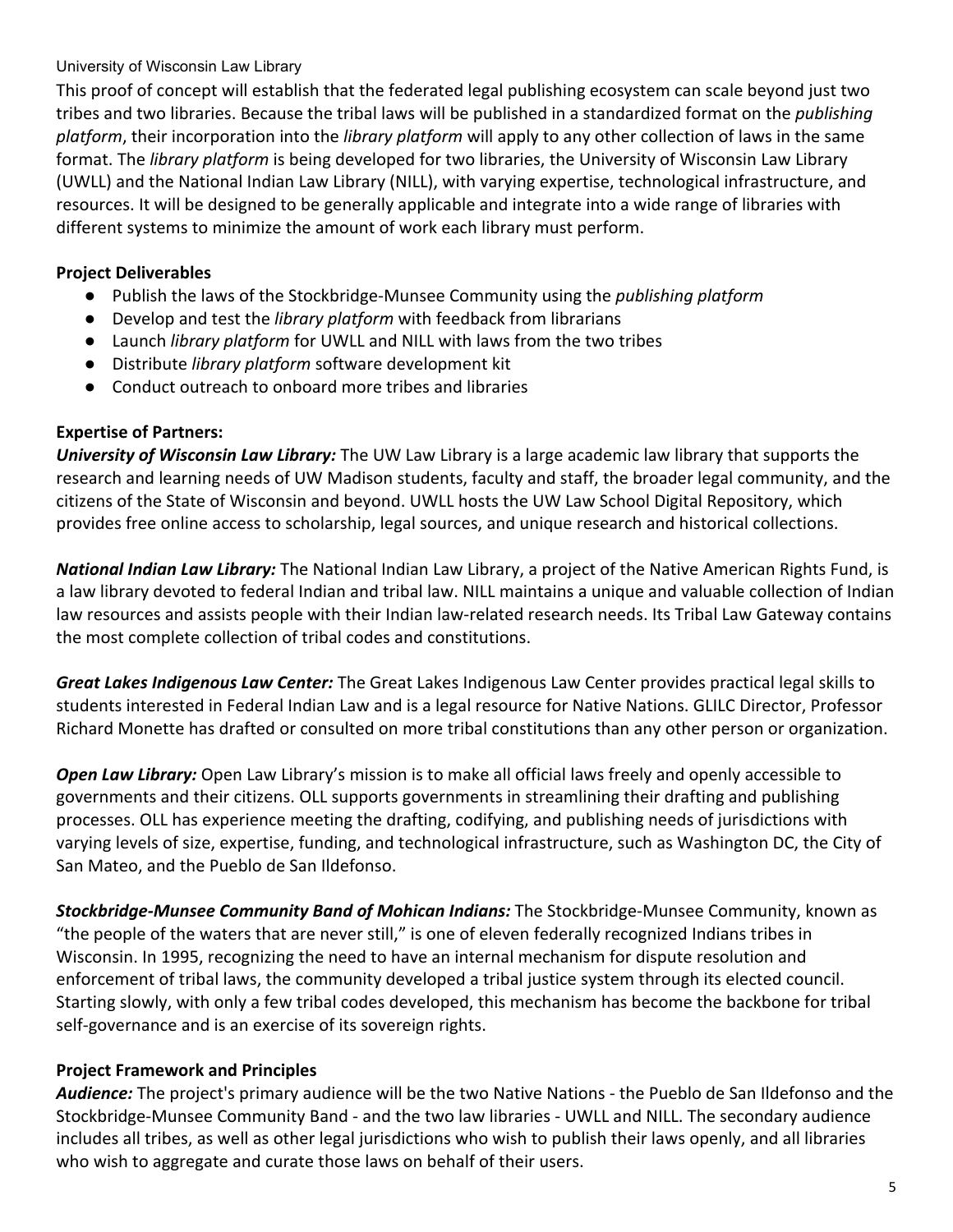**Evaluation:** David Greisen, OLL Director and Bonnie Shucha, UWLL Director will plan and manage this project. The project is designed using the agile methodology - a collaborative and iterative development process in scheduled two week sprints where we will regularly meet with product owners, stakeholders, and users. Daily stand-up meetings and integration of feedback from users ensures that staff can quickly iterate towards a real world tested final product that seamlessly integrates into the existing workflow of both tribes and libraries.

**Performance Measures & Outcomes:** The success of this project will be measured on the completion of the *library platform* for both UWLL and NILL, the creation of two tribal law collections on those platforms, the release of the *library platform* SDK, and the publishing of tribal laws for a new tribe on the *publishing platform*.

*Tribal Respect:* Respect for the sovereignty of our tribal partners is a paramount priority. Unlike other legal publishers, we do not seek to profit off of publishing tribal law and will never claim copyright over the law or impose restrictive terms of service. In this Pilot Project, the Stockbridge-Munsee Community will receive the value of publishing service, which would otherwise cost tens of thousands of dollars. Once laws are codified and published, access is free to the tribe forever. Tribes clearly convey their wish to publish their laws freely and openly to their members and the general public through contracts and memoranda of understanding.

**Tribal Control:** Unlike traditional cultural heritage materials which tribes may not wish to share for cultural and public policy reasons, the publication of laws is distinct because the right to know the laws by which we are governed is a fundamental right in a democratic society. However, there may be occasions in which a tribe prefers not to share certain legal materials. With our *publishing platform*, tribes retain complete control over what laws they choose to publish. If a tribe does not wish to publish something openly, it may provide a placeholder instead. Furthermore, each tribe maintains complete control over the databases containing their digital laws and can freely make modifications themselves or grant or restrict third party access to do so.

Accessibility: We are committed to making the law open to everyone and will ensure that both the *publishing* and *library platforms* will be accessible to all. The machine readable data is structured to be accessible to the blind and visually impaired. Additionally, the platforms will work on mobile and dial-up internet and the entire contents for each tribe can even be downloaded and viewed offline, providing reliable and instant access.

**Sustainability:** The federated legal publishing ecosystem is designed with long-term sustainability in mind. The *publishing platform* is modeled on the open access publishing paradigm. After one-time fees to prepare laws for publication, the low cost of xml and html publishing allows the laws to be published for free without copyright restrictions. The *publishing platform* is designed around the needs and workflow of the tribe, creating a low barrier to entry to publish. The *library platform* will be developed around the existing infrastructure of libraries. It will be low cost and easy to use and maintain by library staff. Both UWLL and NILL offer their continued commitment to host the tribal law collections with ongoing support as required.

**Phase of Maturity:** OLL has already solved the challenges of federated publishing and built a production-ready publishing platform already in use in several jurisdictions, including Washington, DC, City of San Mateo, and the Pueblo de San Ildefonso.<sup>8</sup> A significant amount of work has already been completed on the UELMA compliant framework which allows official law to be authenticated, preserved, and accessible. In addition to the Pueblo de San Ildefonso, we have reached out to over a dozen other tribes to understand their legal publishing concerns and needs. The Tribal Council of the Stockbridge-Munsee Community has passed a resolution authorizing the Memorandum of Understanding outlining their participation in the Pilot Project.

<sup>&</sup>lt;sup>8</sup> Washington, DC (https://code.dccouncil.us), City of San Mateo (https://sanmateo.ca.us.open.law), and Pueblo de San Ildefonso (https://law.sanipueblo.org/); see also Appendix for select screenshots of Pueblo de San Ildefonso's Law Library.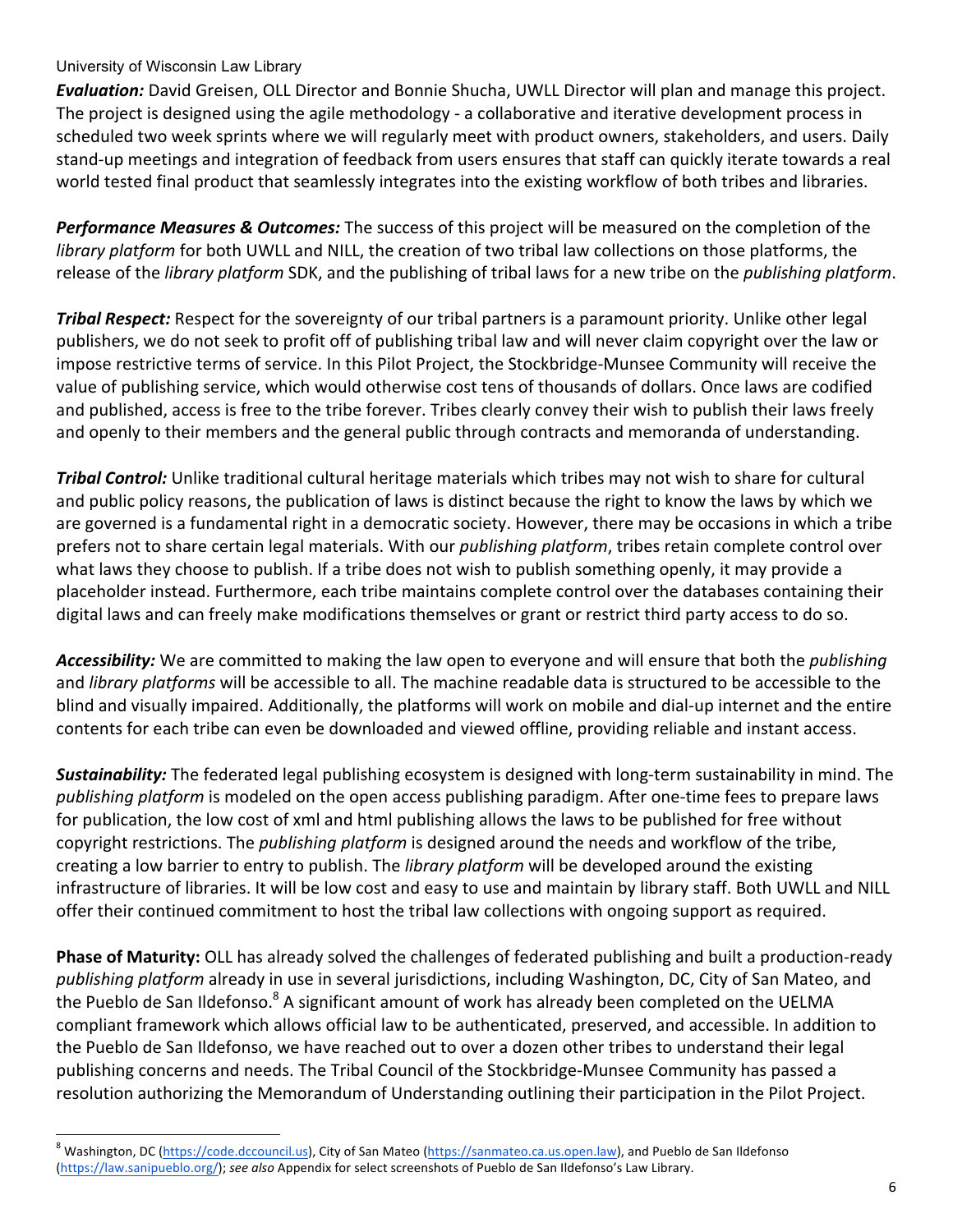*Pilot Project Phase I - The Stockbridge-Munsee Community publish its laws using publishing platform (Aug.* 1, 2020 - Dec. 31, 2020): OLL and GLILC Director, Richard Monette will work with Stockbridge-Munsee Community leaders to adapt the *publishing platform* to the tribe's unique legislative processes, then codify and publish its laws through the platform.

Digitize, codify, and publish tribal law: We will conduct a detailed legislative process analysis and work with the Stockbridge-Munsee Community to understand their drafting, codifying, and publishing needs to ensure the *publishing platform* seamlessly integrates with their processes. We will review their legal documents, consult on their document structure, and collaboratively develop a schema for their digital data in xml.

After the content of the legal documents is digitized, we then codify the tribe's laws using the already built codification engine. This involves marking up their laws with computer-readable instructions that tell the codification engine how to modify their legal code. This is an important step because it allows anyone to view the law as it existed at any date and compare with other dates.

After codification, the computer-readable xml is transformed into human-readable html and published online. The tribe can elect to have a custom website theme or can use a default theme provided by OLL. The tribe can also choose whether to host its laws on its own website or on OLL's website. For example, of the jurisdictions currently using the *publishing platform*, Washington, DC hosts its laws itself while the City of San Mateo hosts its laws on OLL's website. The canonical digital laws and code, with complete historical record, will always be under a tribe's control, and copies are published into the public domain with no terms of service.

**Access and control of digital laws:** The Stockbridge-Munsee Community will maintain control over the database containing its digital laws. The standard implementation places the databases under a password protected GitHub organization controlled by the tribe.<sup>9</sup> The tribe will merely give outside access to the database to OLL to make modifications that the tribe requests. The tribe can make modifications to the database without permission and can discontinue access to OLL at any time.

The database, containing both computer-readable xml and human-readable html can be downloaded by anyone and, unlike commercial legal databases, researchers can download the raw xml and perform sophisticated analyses that are not possible through the web interface. Libraries, or anyone interested in doing so, can download the html and serve an exact copy of the laws. These databases are versioned peer-topeer replicable databases. This means that whenever a change occurs, libraries or other users can sync those changes to their local server without downloading the entire repository again.

**Ongoing support of tribes using** *publishing platform***:** Throughout the Pilot Project, we will provide continued technical support to the tribes, ensuring that the *publishing platform* is meeting their needs and new laws are being drafted with it. Feedback from the tribes will be integrated into the development process to tune the process for tribes and keep their digital laws and code up-to-date.

## *Phase I Deliverables:*

- Launch publishing platform for Stockbridge-Munsee Community
	- Digitize tribal laws
	- Codify tribal laws
	- Publish tribal laws

 $^9$  For example, Washington, DC's laws can be found in the Github organization controlled by the DC Council: <u>https://github.com/DCCouncil/dc-law-</u> xml.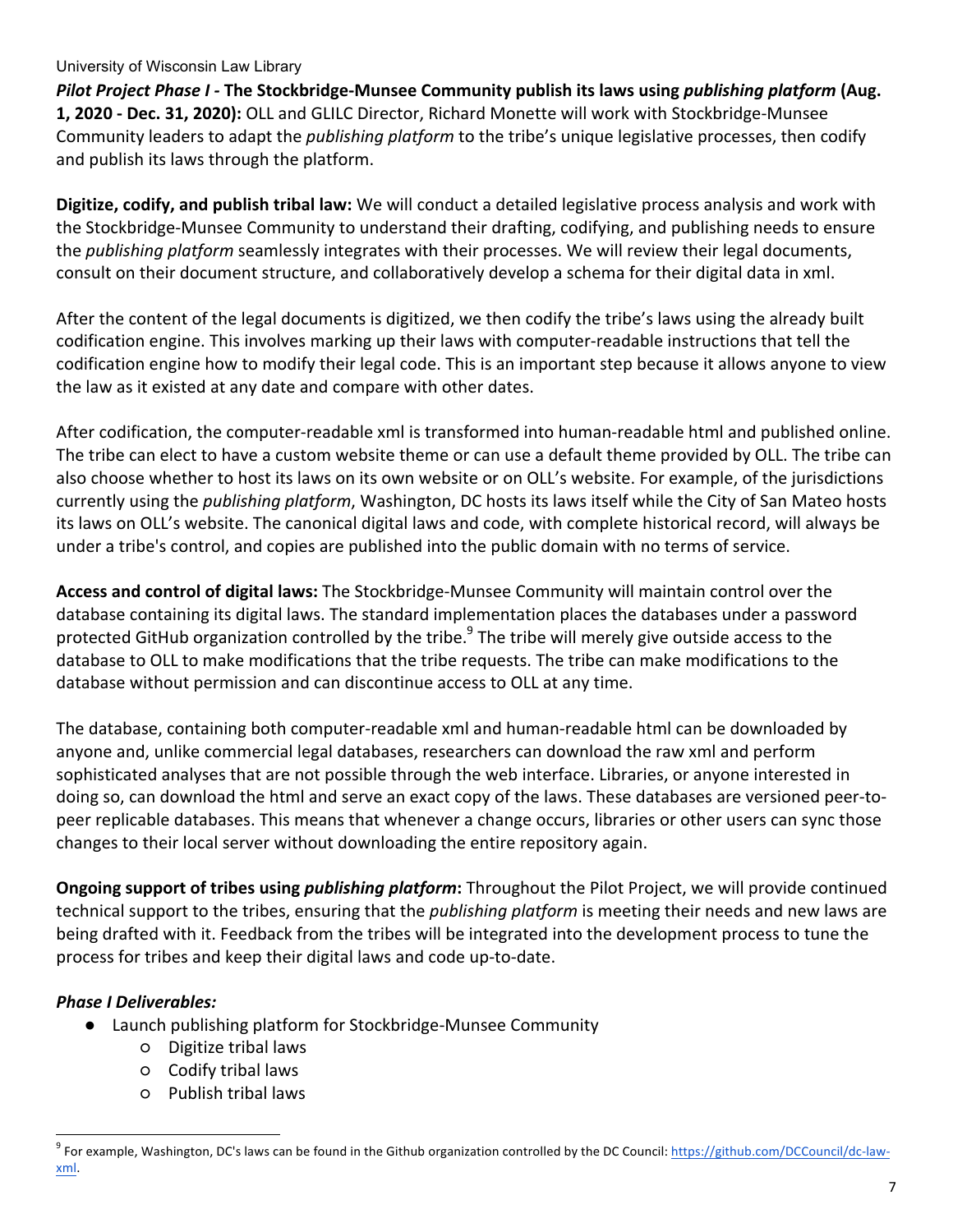*Pilot Project Phase II - Develop and implement library platform (Jan. 1, 2021 - Nov. 30, 2021):* OLL employees and contractors will iteratively develop the *library platform* in collaboration with UWLL and NILL. UWLL staff, led by Assistant IT Director, Jarrod Bogucki and NILL Director Anne Lucke will coordinate the integration of the *library platform* with their respective library collections through regular testing and feedback. While the specific use cases are the tribal law collections for UWLL and NILL, the software development kit (SDK) created will be generalizable so that any library anywhere can create their own collection of federated laws from laws published with the *publishing platform*.

**Interoperability of** *publishing* and *library platforms*: By decoupling the *publishing platform* (used by tribes) from the *library platform* (used by libraries), we can rapidly adapt and optimize each platform to the needs of its users without impacting the very different needs of the users of the other platform. Interoperability between the two will be defined via an open specification. Other organizations can build alternative implementations of the *publishing* or *library* platforms that meet different needs. As long as those implementations conform to the open specification, then they can interoperate with, reap the benefits from, and contribute to, the ecosystem of other federated users.

**Easy creation, hosting, and maintenance of collections:** Libraries must be able to use the *library platform* to quickly create customized collections so that their staff can spend time focusing on their other responsibilities. The open sourced SDK used to create these collections will be developed iteratively with continuous user testing involving staff from UWLL and NILL. We will develop intermediate representations of the legal data to make it easier for libraries to interface with the *publishing platform*.

Because the underlying legal data is in common formats and the SDK will work across different content management systems, library staff will be able to use the tools in the SDK to quickly create new collections. The SDK will allow libraries to manipulate the xml and html data from the *publishing platform* into the format needed by their content management system, extract metadata and transform it into common formats such as the Dublin Core Schema, and create hyperlinks to other documents inside of the collection. We will create a user manual, as well as generalized documentation for the SDK that walks libraries through how to create collections. With these tools libraries will be able to take data from the *publishing platform* and integrate it into their existing content management system without external assistance.

Maintenance and support of the tribal law collections should be limited to the cost of the servers used by UWLL and NILL. The hosting costs are expected to be very low. We are targeting system requirements met by a \$10/month cloud server or a \$35 Raspberry Pi [\(https://www.raspberrypi.org/\)](https://www.raspberrypi.org/).

Authenticated and up-to-date collections: The *library platform* will be designed to authenticate laws received from the *publishing platform* guaranteeing that data has not been changed or compromised. The collections on the *library platform* will also always be up-to-date. The servers hosting the *library platform* at UWLL and NILL will automatically update their collections daily to match the laws available on the relevant databases.

## *Phase II Deliverables:*

- Working *library platform* for UWLL and NILL
	- $\circ$  Interoperable with existing content management systems and collections
	- Easy creation, hosting, and maintenance of collections
		- Authenticated and up-to-date laws
- Collect and integrate feedback from librarians at UWLL and NILL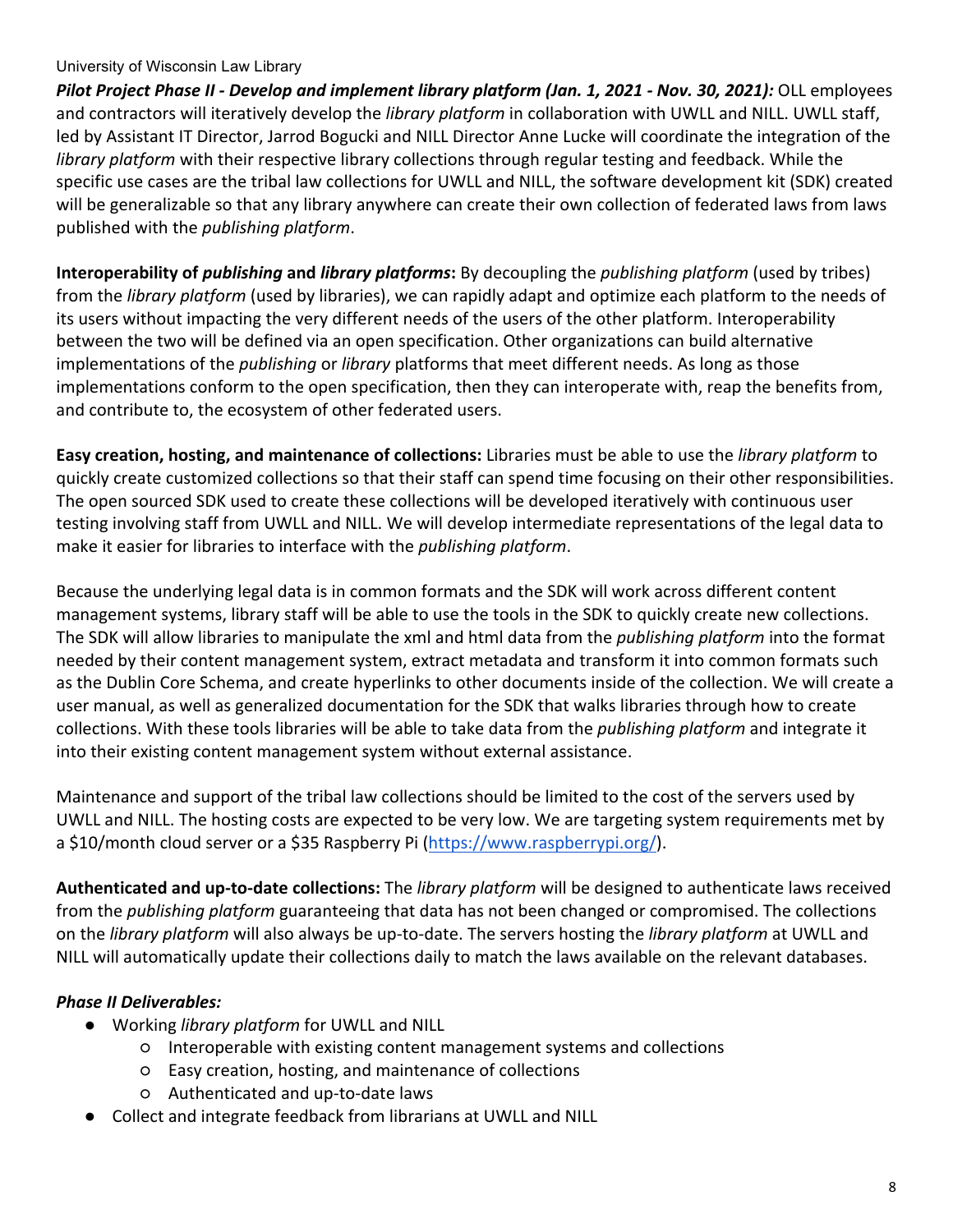Pilot Project Phase III - Launch UWLL and NILL tribal law collections using library platform (Dec. 1, 2021 - Jul. **31, 2022):** UWLL and NILL will launch their tribal law collections using the developed *library platform*. Tribes will continue to publish updates to their laws (~60 updates/yr), libraries will automatically integrate those updates, we will continue to refine the implementation of the *library platform*, and we will release the SDK containing the tools needed to implement the *library platform* under an open source license.

**Launch UWLL and NILL tribal law collections:** UWLL and NILL will use the *publishing* and *library platforms* to select and curate collections of tribal law from participating Native Nations. In the pilot, this will include the two participating tribes, but in the future, as hopefully more tribes publish their laws with the OLL *publishing platform*, libraries may wish to create more regional collections. Once the collection is created, users will be able to view, search, and interact with the tribal legal data - xml and html - as a single unified collection on the library's currently existing interface. Although each tribe's data will be in separate databases under the direct control of each tribe, users will be able to search across those multiple databases with the library's interface. Each night, updates from the tribes' servers will be automatically downloaded, authenticated, and incorporated into the libraries' digital collections. Patrons will be able to use the libraries' collections just as they always have, but with the tribal laws seamlessly integrated and always up-to-date. The libraries will also be able to contextualize the collections by adding links to complementary materials such as research guides or indigenous cultural heritage materials available through Mukurtu or other digital platforms.<sup>10</sup>

We will continue to refine the implementation of the *library platform* and troubleshoot any issues that arise. Because the *library platform* will be developed iteratively with the feedback of UWLL and NILL, troubleshooting should be minimal during this phase. It is important, however, for the sustainability of the federated legal publishing ecosystem that library staff can comfortably use the platforms so we have allotted part of this phase to continue refinement of that process.

## *Phase III Deliverables:*

- Launch library platform for both UWLL and NILL
	- Implement *library platform* on UWLL and NILL servers
	- UWLL and NILL staff create tribal law collections using *library platform*
	- $\circ$  Refine the implementation of the *library platform* and troubleshoot any issues
- Open source and distribute *library platform* SDK
- Continue to collect feedback from tribes, library staff, and users

*Phase IV - Library and tribal outreach (Aug. 1, 2022 - Jul .31, 2023):* After the launch of the *library platform*, we will conduct outreach to encourage the adoption of both the *publishing platform* by tribes and the *library platforms* by libraries. If we complete all phases under budget, we have multiple stretch goals ready, such as adding plug-ins for more content management systems and adding support for more metadata formats.

**Outreach to libraries:** To realize our goal of making tribal law more accessible to all, we will reach out to libraries to encourage adoption of the *library platform* to incorporate tribal laws into their digital collections. We will do so by authoring an article or whitepaper and presenting or exhibiting at law and tribal library conferences such as the American Association of Law Libraries Annual Meeting, including the AALL Native Peoples Law Caucus, as well as the Tribal College Librarians Professional Development Institute and/or International Conference of Indigenous Archives, Libraries, and Museums. We may also conduct broader outreach at the American Library Association Annual Conference or other regional library conferences.

 $^{10}$  Mukurtu is a content management system and digital access tool for cultural heritage, built for and in ongoing dialogue with indigenous communities. It is available at https://mukurtu.org/.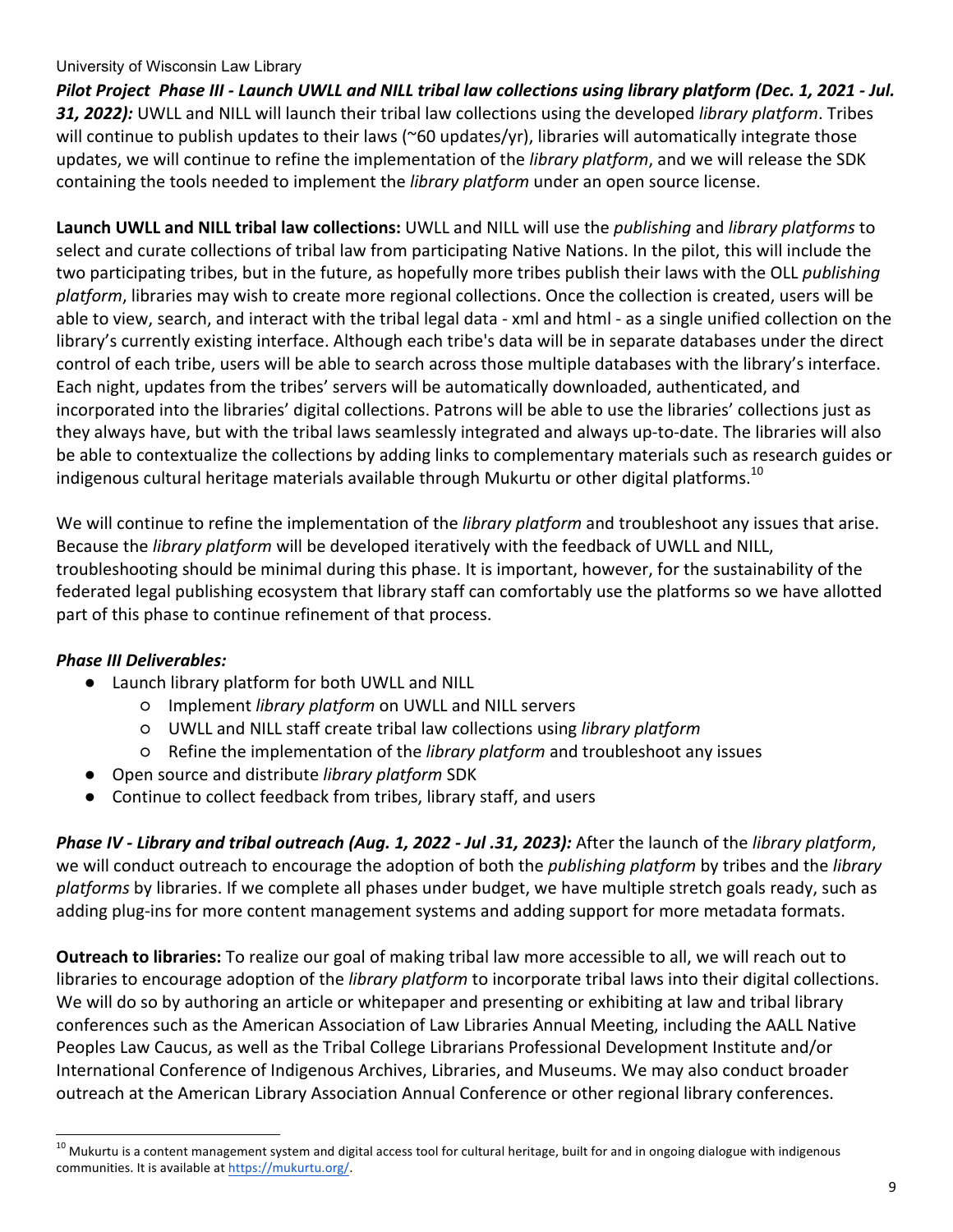**Outreach to tribes:** As more tribes add their laws to the *publishing platform*, the federated search capacity of the *library platform* will become more robust and useful for libraries. Therefore, outreach to tribes will also be important. NILL will assist with this outreach by hosting a Continuing Legal Education course demonstrating the platforms, contributing articles to the Indian Law Bulletin and the NARF Legal Review, and working directly with Native Nations that contribute to the Tribal Law Gateway. We will also explore presenting or exhibiting at conferences such as the Tribal In-House Counsel Association Indigenous Law Conference, National Congress of American Indians Annual Convention, Federal Bar Association Indian Law Conference, National Tribal Judicial and Court Personnel Conference, Indigenous Law and Policy Center, and other local or regional meetings.

**Stockbridge-Munsee Community takes over maintenance of its legal code:** The Stockbridge-Munsee Community has agreed to financially support and continue to update their digital collections for one year following the end of the grant. We expect this will provide them with ample evidence of the benefits of publishing their laws online, and that they will choose to continue publishing their laws online indefinitely. We are committed to supporting the tribe for as long as it wishes to continue publishing its laws online.

# **Phase IV Deliverables:**

- Direct outreach to tribes and libraries
- Present or display at conferences
- Publish an article or whitepaper
- Continue to maintain both *publish* and *library platforms* developed under grant

# **National Impact**

The Digital Publication of Tribal Laws Pilot Project will be nationally impactful in many ways. It will improve reliable, public access to the laws of Native Nations, many for the first time. Tribal members and leaders will benefit from knowledge of their laws which are essential for good governance and ensuring due process and equal protection rights. Improved access to tribal law would also facilitate inter-governmental collaboration, encourage economic partnerships, and foster greater understanding of tribal sovereignty and perspectives.

The Pilot Project will address existing barriers to the publication of tribal law - lack of a satisfactory publishing platform and lack of funding. The *publishing platform* resolves issues that make other publishing methods unattractive to tribes - it ensures currentness, authentication and preservation, and it respects tribal legislative processes and grants tribes full control of their laws. Add to this the *library platform* which enables libraries to incorporate tribal laws into their digital repositories and creates an open access, federated search portal for enhanced discovery and comparative research.

The Pilot Project would also address the funding barrier by providing the resources needed to build a small, proof of concept that can scale up to create a more extensive federated tribal legal publishing ecosystem capable of including many tribes and many libraries. It would also help generate content to populate that ecosystem by providing money for outreach to Native Nations to encourage them to add their laws to the *publishing platform.* Funds for outreach to libraries would promote wider adoption of the *library platform* providing patrons with more robust tribal law collections with federated search capacity.

Rather than seeking funding from tribes, many of whom are already inadequately resourced, we believe that this Pilot Project is a strong candidate for a IMLS National Digital Infrastructures and Initiatives grant because the benefits extend well beyond any one tribe, or even to all of Indian country. Rather, the federated tribal legal publishing ecosystem serves the needs of many diverse users - tribal members and leaders, as well as legal, business, and government professionals, academic researchers and learners, the press, and the public by empowering libraries to more provide free and reliable access to tribal law.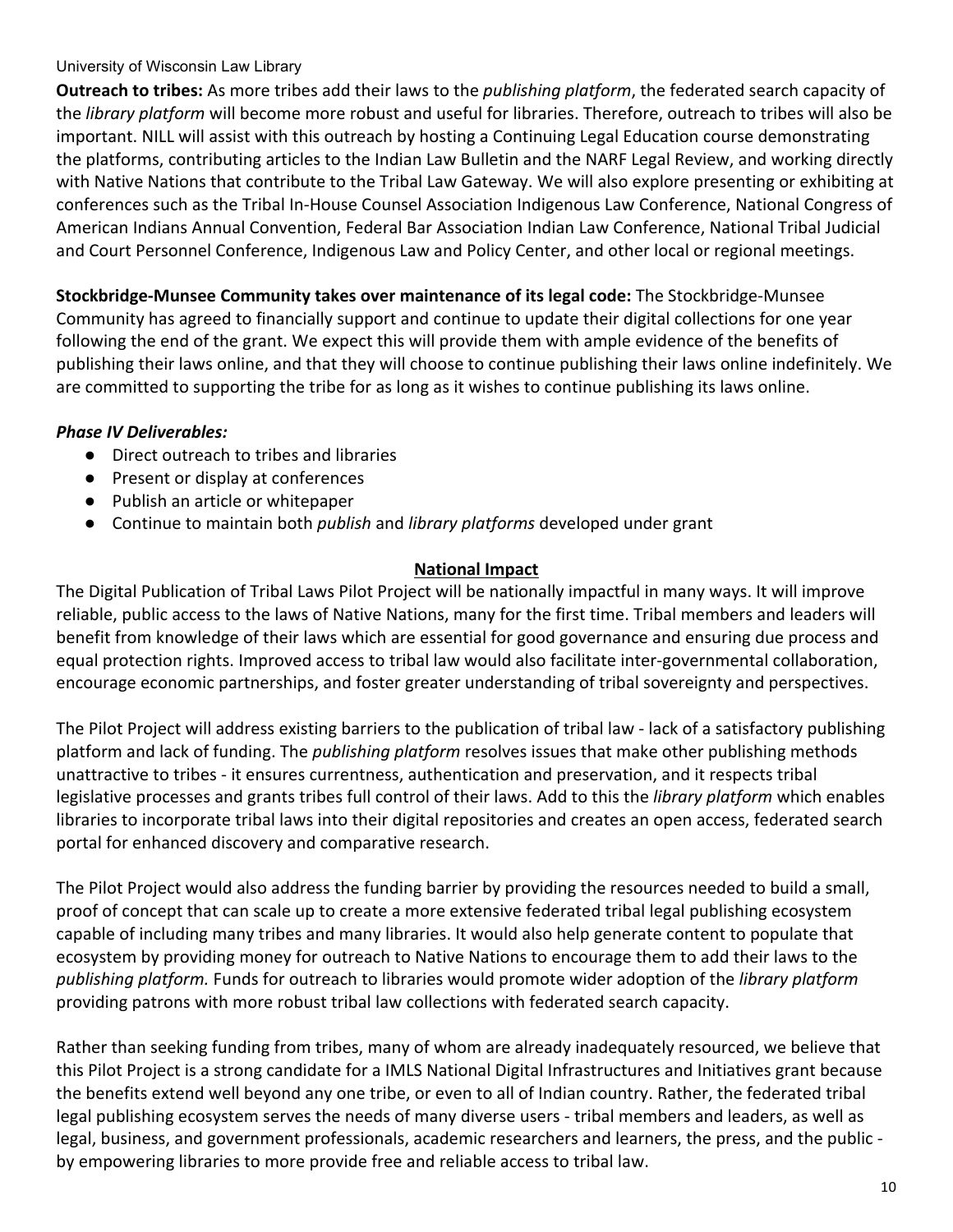

# **DIGITAL PRODUCT FORM**

#### **INTRODUCTION**

The Institute of Museum and Library Services (IMLS) is committed to expanding public access to digital products that are created using federal funds. This includes (1) digitized and born-digital content, resources, or assets; (2) software; and (3) research data (see below for more specific examples). Excluded are preliminary analyses, drafts of papers, plans for future research, peer-review assessments, and communications with colleagues.

The digital products you create with IMLS funding require effective stewardship to protect and enhance their value, and they should be freely and readily available for use and reuse by libraries, archives, museums, and the public. Because technology is dynamic and because we do not want to inhibit innovation, we do not want to prescribe set standards and practices that could become quickly outdated. Instead, we ask that you answer questions that address specific aspects of creating and managing digital products. Like all components of your IMLS application, your answers will be used by IMLS staff and by expert peer reviewers to evaluate your application, and they will be important in determining whether your project will be funded.

#### **INSTRUCTIONS**

If you propose to create digital products in the course of your IMLS-funded project, you must first provide answers to the questions in SECTION I: INTELLECTUAL PROPERTY RIGHTS AND PERMISSIONS. Then consider which of the following types of digital products you will create in your project, and complete each section of the form that is applicable.

#### SECTION II: DIGITAL CONTENT, RESOURCES, OR ASSETS

Complete this section if your project will create digital content, resources, or assets. These include both digitized and born-digital products created by individuals, project teams, or through community gatherings during your project. Examples include, but are not limited to, still images, audio files, moving images, microfilm, object inventories, object catalogs, artworks, books, posters, curricula, field books, maps, notebooks, scientific labels, metadata schema, charts, tables, drawings, workflows, and teacher toolkits. Your project may involve making these materials available through public or access-controlled websites, kiosks, or live or recorded programs.

#### **SECTION III: SOFTWARE**

Complete this section if your project will create software, including any source code, algorithms, applications, and digital tools plus the accompanying documentation created by you during your project.

#### **SECTION IV: RESEARCH DATA**

Complete this section if your project will create research data, including recorded factual information and supporting documentation, commonly accepted as relevant to validating research findings and to supporting scholarly publications.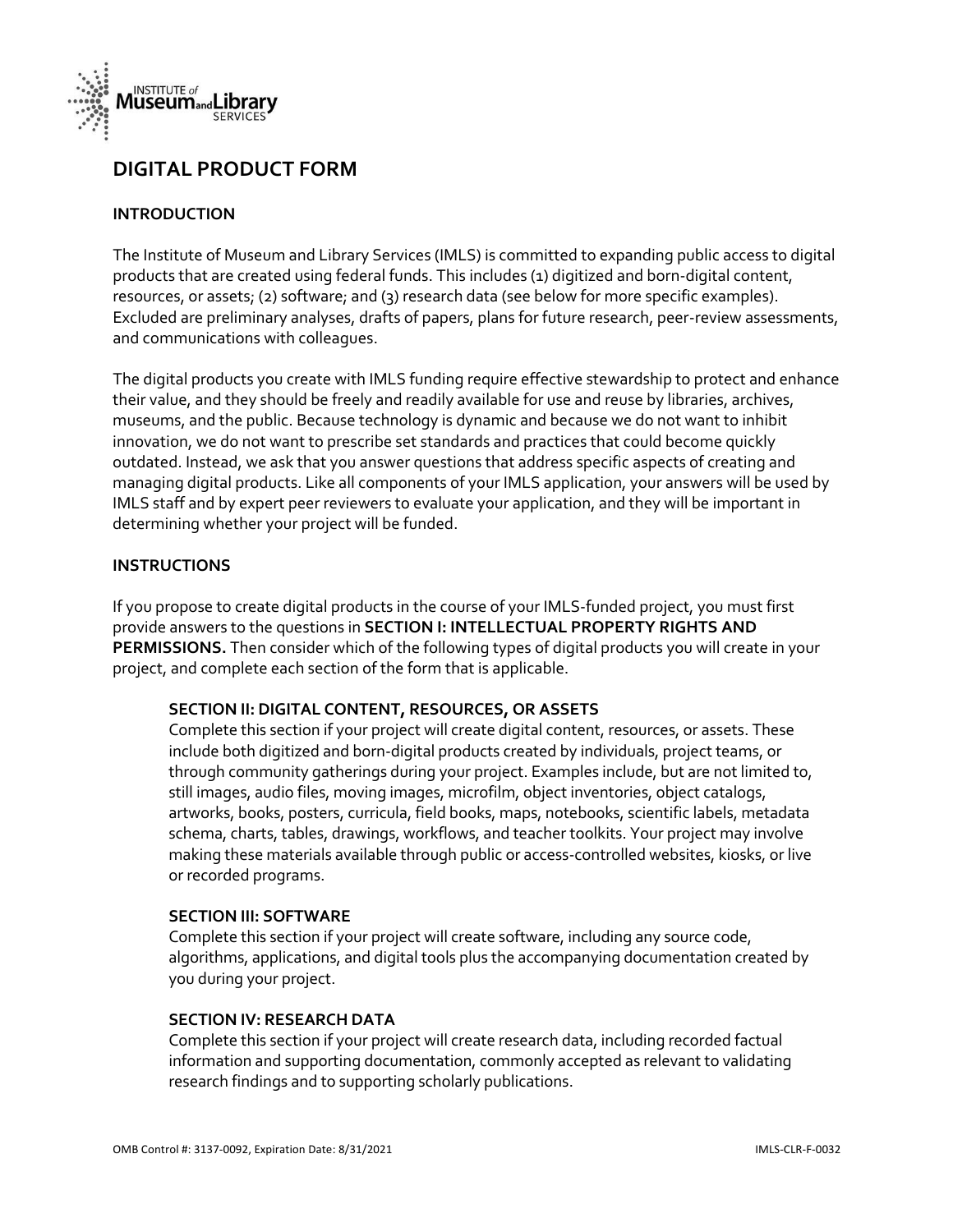### **SECTION I: INTELLECTUAL PROPERTY RIGHTS AND PERMISSIONS**

A.1 We expect applicants seeking federal funds for developing or creating digital products to release these files under open-source licenses to maximize access and promote reuse. What will be the intellectual property status of the digital products (i.e., digital content, resources, or assets; software; research data) you intend to create? What ownership rights will your organization assert over the files you intend to create, and what conditions will you impose on their access and use? Who will hold the copyright(s)? Explain and justify your licensing selections. Identify and explain the license under which you will release the files (e.g., a non-restrictive license such as BSD, GNU, MIT, Creative Commons licenses; RightsStatements.org statements). Explain and justify any prohibitive terms or conditions of use or access, and detail how you will notify potential users about relevant terms and conditions.

The digitized laws of the Stockbridge-Munsee Community Band of Mohican Indians created under the pilot project will be released directly into the public domain with no copyright or terms of service.

Copyright for the software development kit for implementing the library platform will be held by Open Law Library. It will be released under an open source license such as the Mozilla Public License or GNU-GPL license. We want to allow users to copy, distribute and modify the software provided that modifications are described and licensed for free under the same license. This is to encourage flexibility in uses of the software development kit, especially to enable the it to be used across a diverse range of library systems while maintaining its open source nature. The license will be listed in the license section documentation with the code repository at GitHub.

A.2 What ownership rights will your organization assert over the new digital products and what conditions will you impose on access and use? Explain and justify any terms of access and conditions of use and detail how you will notify potential users about relevant terms or conditions.

Copvright for the software development kit for implementing the library platform will be held by Open Law Library. It will be released under an open source license such as the Mozilla Public License or GNU-GPL license. Potential users will see the license listed in the license section documentation with the code repository at GitHub.

A.3 If you will create any products that may involve privacy concerns, require obtaining permissions or rights, or raise any cultural sensitivities, describe the issues and how you plan to address them.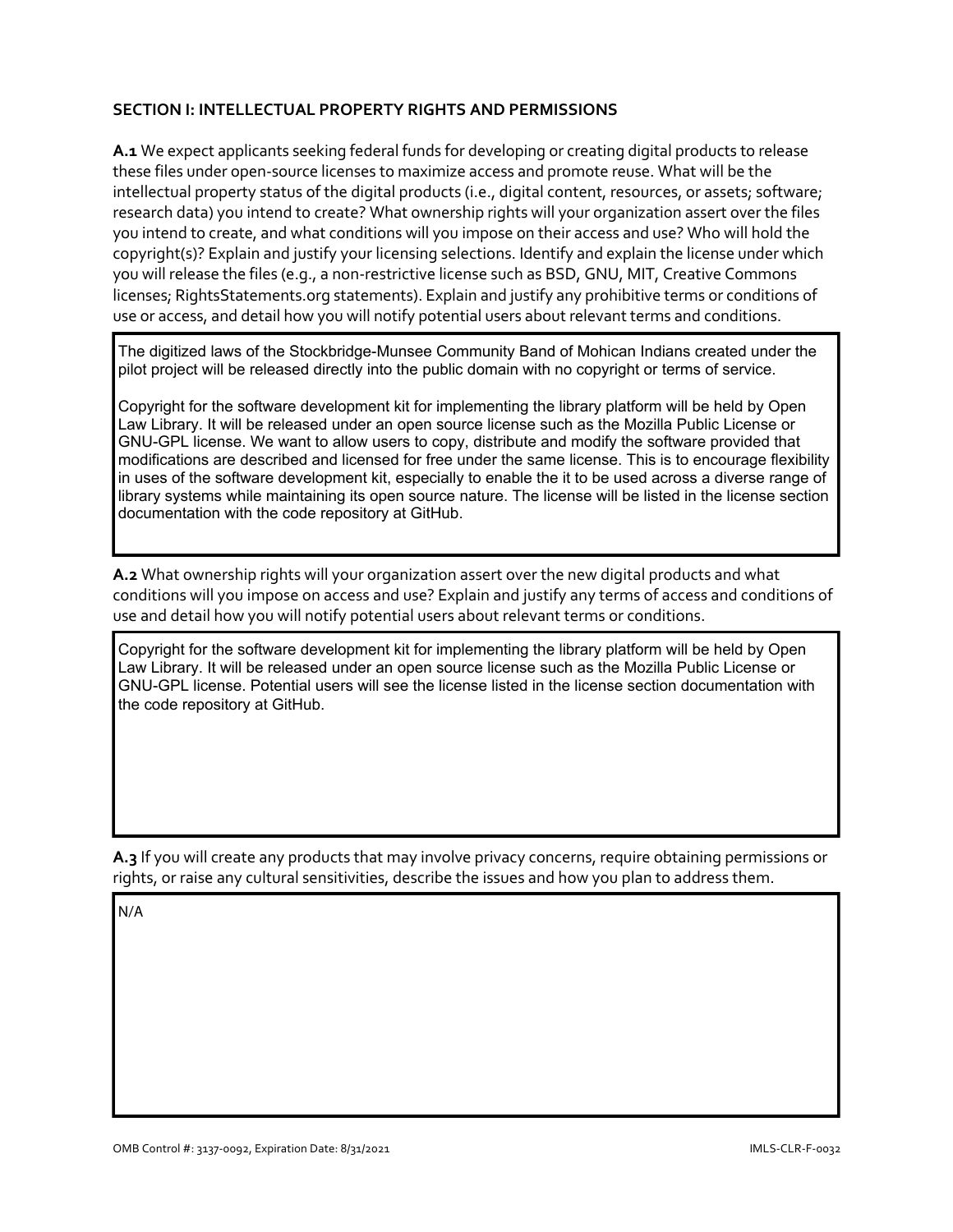### SECTION II: DIGITAL CONTENT, RESOURCES, OR ASSETS

A.1 Describe the digital content, resources, or assets you will create or collect, the quantities of each type, and the format(s) you will use.

The laws of the Stockbridge-Munsee Community Band of Mohican Indians will be digitized into machine readable XML and human readable HTML.

A.2 List the equipment, software, and supplies that you will use to create the digital content, resources, or assets, or the name of the service provider that will perform the work.

Open Law Library will work with the Stockbridge-Munsee Community Band of Mohican Indians to digitize their laws

A.3 List all the digital file formats (e.g., XML, TIFF, MPEG, OBJ, DOC, PDF) you plan to use. If digitizing content, describe the quality standards (e.g., resolution, sampling rate, pixel dimensions) you will use for the files you will create.

XML, HTML

#### **Workflow and Asset Maintenance/Preservation**

B.1 Describe your quality control plan. How will you monitor and evaluate your workflow and products?

Open Law Library will work closely with the Stockbridge-Munsee Community Band of Mohican Indians to ensure the accurate digitization of their laws using its already built and implemented publishing platform. Tribal attorneys and Open Law Library attorneys and developers will use their expertise to review and evaluate the digitized product.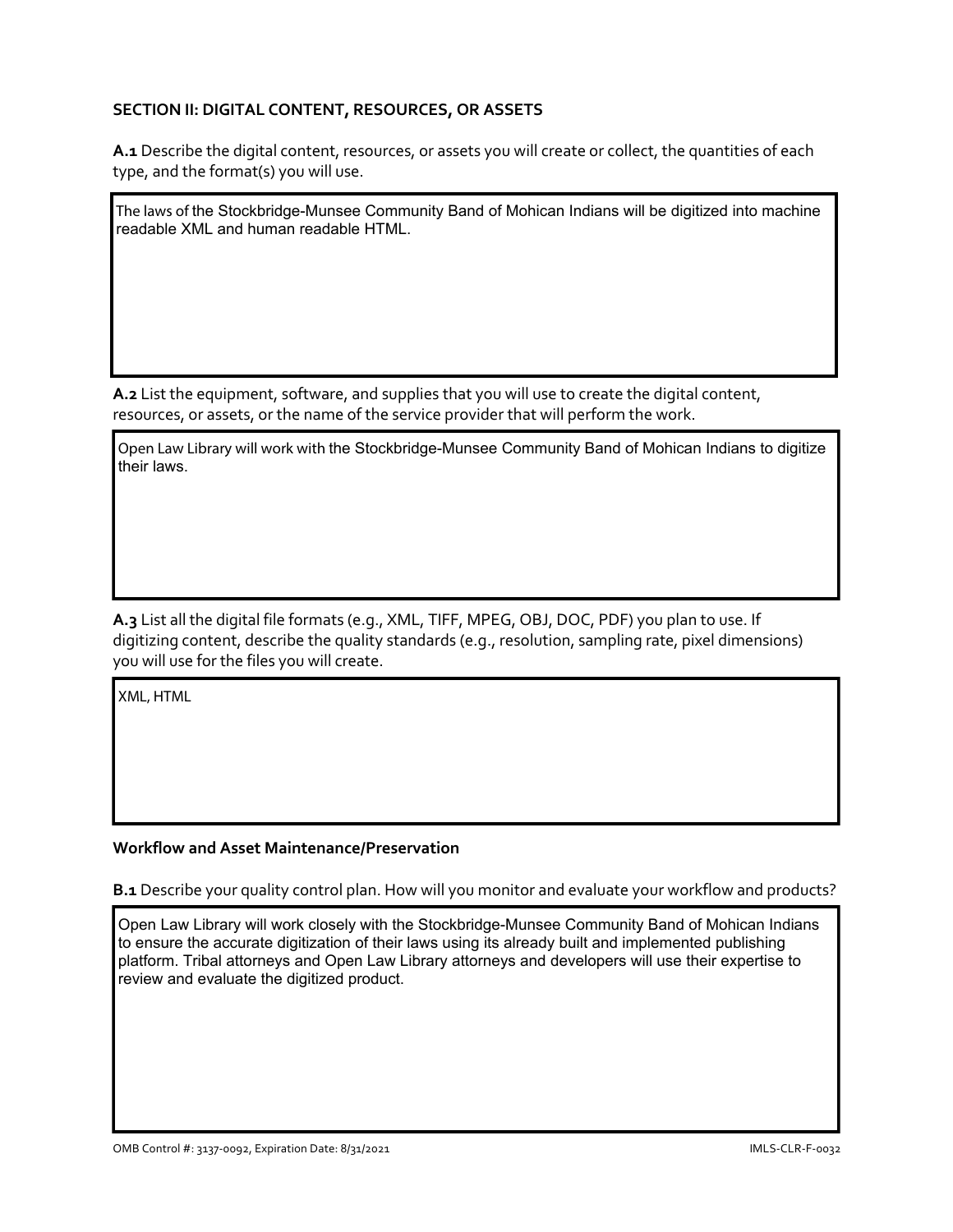**B.2** Describe your plan for preserving and maintaining digital assets during and after the award period. Your plan should address storage systems, shared repositories, technical documentation, migration planning, and commitment of organizational funding for these purposes. Please note: You may charge the federal award before closeout for the costs of publication or sharing of research results if the costs are not incurred during the period of performance of the federal award (see 2 C.F.R. § 200.461).

The digitized laws will published using the Open Law Platform. The platform is UELMA-compliant (https://www.aallnet.org/wp-content/uploads/2018/01/2011Oct-UniformElectronicLegalMaterialAct-Final.pdf) ensuring the published laws will be authenticatable, accessible, and preservable in perpetuity. For as long as Stockbridge-Munsee continues its partnership with OLL, OLL will ensure the digital laws are preserved at at least NDSA level 2 (https://ndsa.org//publications/levels). Stockbridge-Munsee has agreed to partner with OLL and continue to update their digital collections for at least one year following the end of the grant. In addition, the digitized laws will be indefinitely stored and freely available through GitHub, the Tribe's law library, UWLL, and NILL.

#### **Metadata**

C.1 Describe how you will produce any and all technical, descriptive, administrative, or preservation metadata or linked data. Specify which standards or data models you will use for the metadata structure (e.g., RDF, BIBFRAME, Dublin Core, Encoded Archival Description, PBCore, PREMIS) and metadata content (e.g., thesauri).

Open Law Library will work closely with the Stockbridge-Munsee Community to develop an xml metadata schema that meets the unique needs of lawyers within their jurisdiction. This metadata will be stored in their digitized laws. The software development kit developed under the pilot project will provide tools that allow libraries to transform the metadata into their preferred format, such as Dublin Core. The work of creating metadata records will be done at the library level and the metadata records created will belong to the library.

C.2 Explain your strategy for preserving and maintaining metadata created or collected during and after the award period of performance.

The metadata stored in the digitized laws will be hosted by GitHub, and after the completion of the pilot project, UWLL and NILL as well.

Libraries will be able to preserve and maintain their separate metadata records through the use of the software development kit.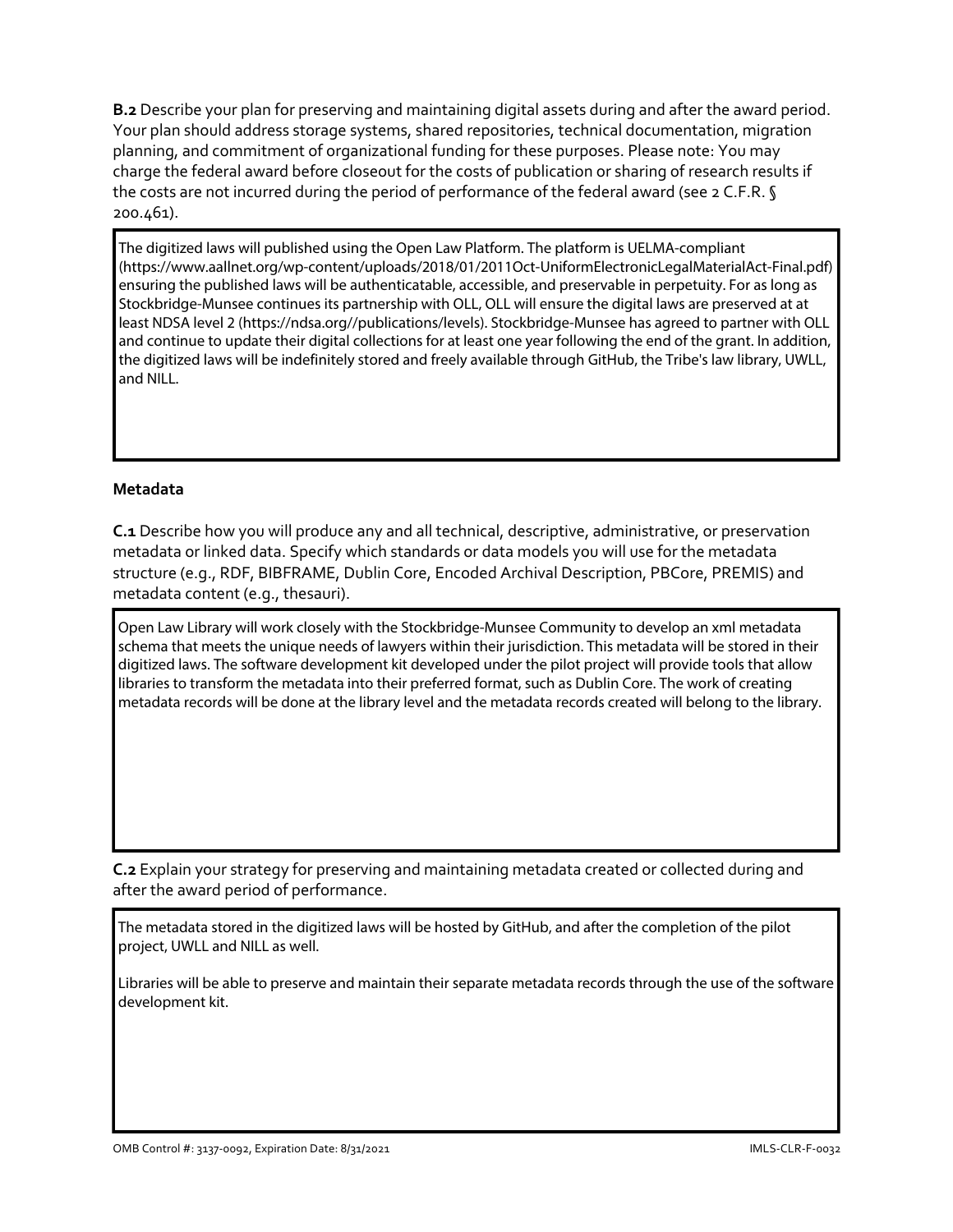C.3 Explain what metadata sharing and/or other strategies you will use to facilitate widespread discovery and use of the digital content, resources, or assets created during your project (e.g., an API [Application Programming Interface], contributions to a digital platform, or other ways you might enable batch queries and retrieval of metadata).

The digitized laws containing their metadata will be freely available on GitHub in both XML and HTML formats as bulk downloads.

#### **Access and Use**

D.1 Describe how you will make the digital content, resources, or assets available to the public. Include details such as the delivery strategy (e.g., openly available online, available to specified audiences) and underlying hardware/software platforms and infrastructure (e.g., specific digital repository software or leased services, accessibility via standard web browsers, requirements for special software tools in order to use the content, delivery enabled by IIIF specifications).

Digitized laws will be openly available online, accessible via standard web browsers, and available in XML and HTML as bulk downloads. There will be no restrictions or terms of service.

D.2. Provide the name(s) and URL(s) (Universal Resource Locator), DOI (Digital Object Identifier), or other persistent identifier for any examples of previous digital content, resources, or assets your organization has created.

Pueblo de San Ildefonso Law Library: https://law.sanipueblo.org/ https://github.com/sanipueblo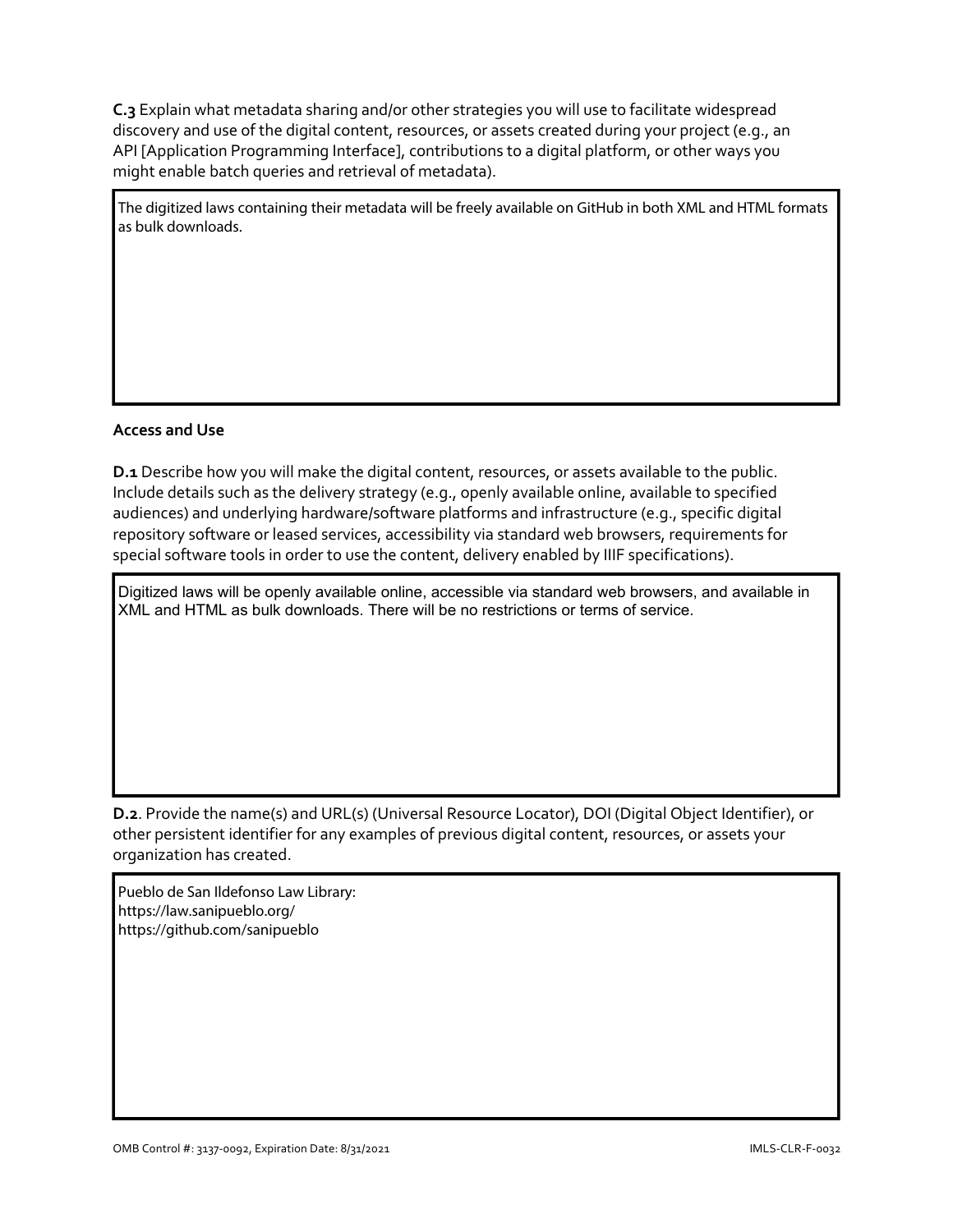#### **SECTION III: SOFTWARE**

#### **General Information**

A.1 Describe the software you intend to create, including a summary of the major functions it will perform and the intended primary audience(s) it will serve.

We intend to create a software development kit (SDK) to be used by library staff that allows them to implement the library platform. This platform integrates already published laws into their existing content management systems. The SDK will allow libraries to manipulate the xml and html data from the publishing platform into the format needed by their content management system, extract metadata and transform it into the format needed, and create hyperlinks to other documents inside of the collection.

A.2 List other existing software that wholly or partially performs the same or similar functions, and explain how the software you intend to create is different, and justify why those differences are significant and necessary.

No current existing software allows libraries to take laws from the publishing platform and integrates them into their content management systems.

#### **Technical Information**

B.1 List the programming languages, platforms, frameworks, software, or other applications you will use to create your software and explain why you chose them.

The primary programming language used will be Python. Python is compatible with major platforms and systems, prioritizes maintainable code, and has an expansive library of open source tools and frameworks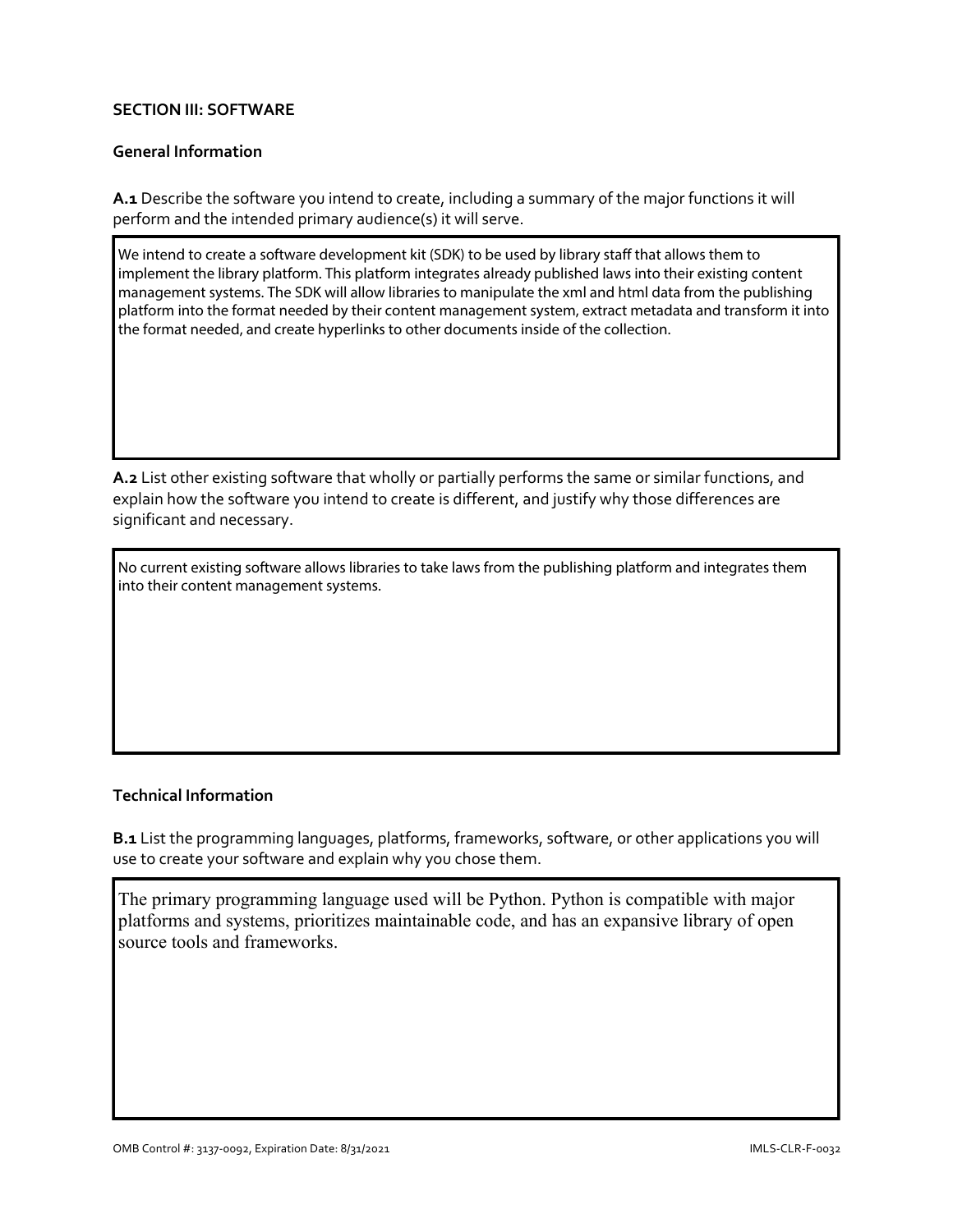**B.2** Describe how the software you intend to create will extend or interoperate with relevant existing software.

The software development kit for implementing the library platform will take already published legal data and transform it to integrate into the existing content management systems of libraries.

B.3 Describe any underlying additional software or system dependencies necessary to run the software you intend to create.

There will be no software or system dependencies necessary.

B.4 Describe the processes you will use for development, documentation, and for maintaining and updating documentation for users of the software.

Development will happen using the agile methodology - a collaborative and iterative development process in scheduled two week sprints where we will regularly meet with product owners, stakeholders, and users. We will have daily stand-up meetings to integrate the feedback from users to quickly iterate towards a real world tested final product. We will document the code with docstrings and write general code documentation and instructions using markdown and restructured text. We will also create a manual that walks users through the implementation of the library platform using the software.

B.5 Provide the name(s), URL(s), and/or code repository locations for examples of any previous software your organization has created.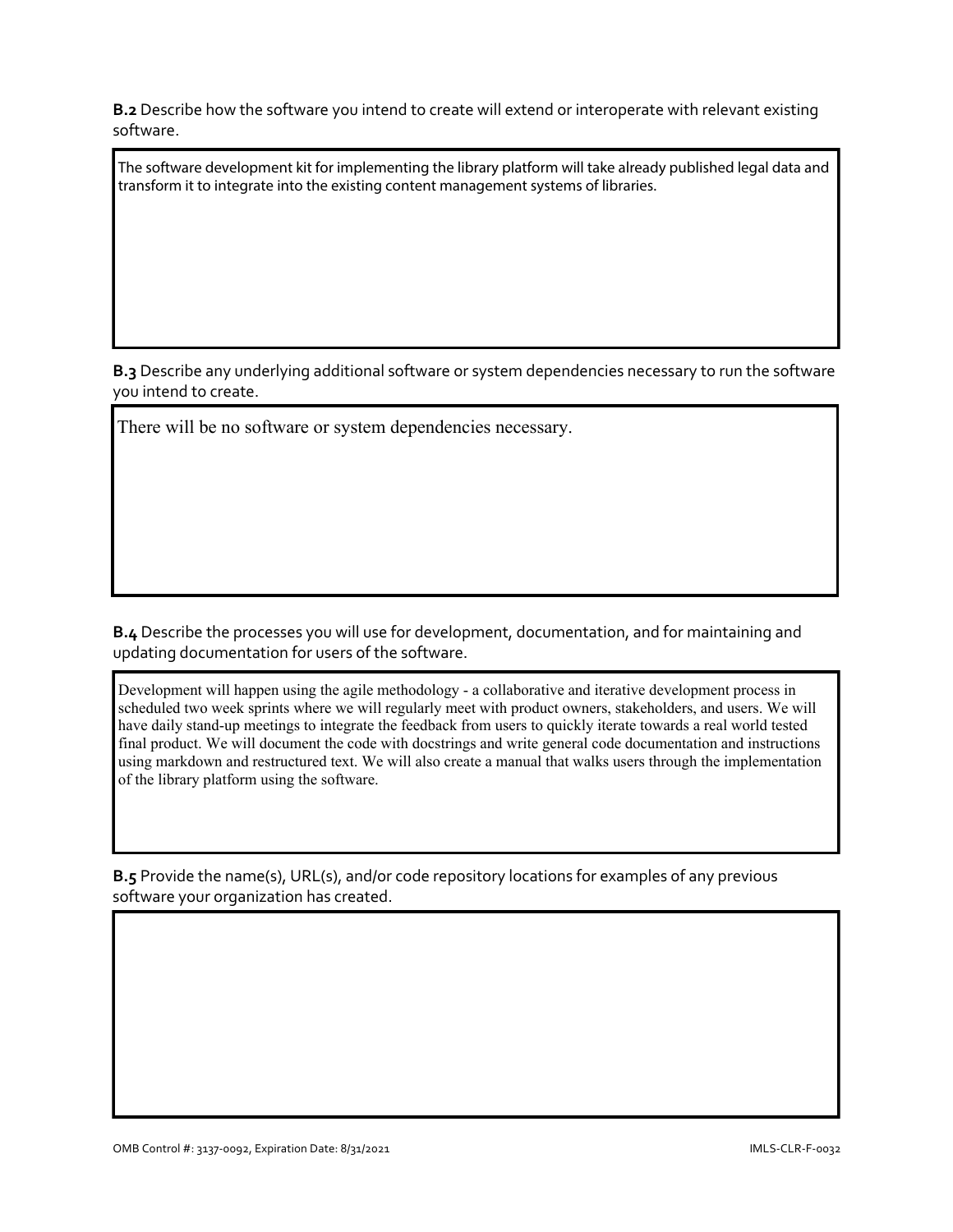#### **Access and Use**

C.1 Describe how you will make the software and source code available to the public and/or its intended users.

The software will be released with an open-source license and all code will be published, updated, and available on GitHub.

C.2 Identify where you will deposit the source code for the software you intend to develop:

Name of publicly accessible source code repository:

GitHub (repository yet to be named)

URL:

https://github.com/

#### **SECTION IV: RESEARCH DATA**

As part of the federal government's commitment to increase access to federally funded research data, Section IV represents the Data Management Plan (DMP) for research proposals and should reflect data management, dissemination, and preservation best practices in the applicant's area of research appropriate to the data that the project will generate.

A.1 Identify the type(s) of data you plan to collect or generate, and the purpose or intended use(s) to which you expect them to be put. Describe the method(s) you will use, the proposed scope and scale, and the approximate dates or intervals at which you will collect or generate data.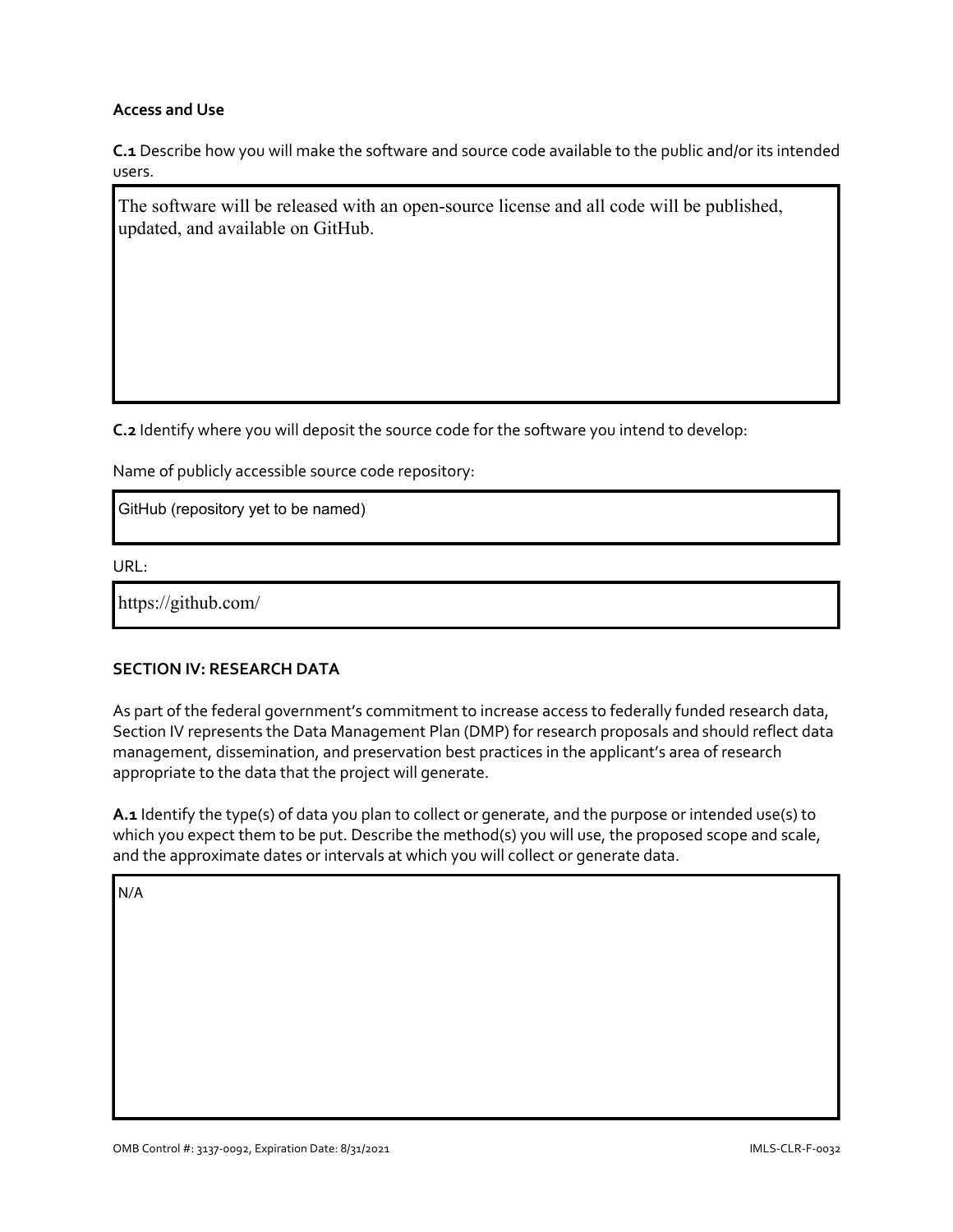A.2 Does the proposed data collection or research activity require approval by any internal review panel or institutional review board (IRB)? If so, has the proposed research activity been approved? If not, what is your plan for securing approval?

 $N/A$ 

A.3 Will you collect any sensitive information? This may include personally identifiable information (PII), confidential information (e.g., trade secrets), or proprietary information. If so, detail the specific steps you will take to protect the information while you prepare it for public release (e.g., anonymizing individual identifiers, data aggregation). If the data will not be released publicly, explain why the data cannot be shared due to the protection of privacy, confidentiality, security, intellectual property, and other rights or requirements.

 $N/A$ 

A.4 What technical (hardware and/or software) requirements or dependencies would be necessary for understanding retrieving, displaying, processing, or otherwise reusing the data?

 $N/A$ 

A.5 What documentation (e.g., consent agreements, data documentation, codebooks, metadata, and analytical and procedural information) will you capture or create along with the data? Where will the documentation be stored and in what format(s)? How will you permanently associate and manage the documentation with the data it describes to enable future reuse?